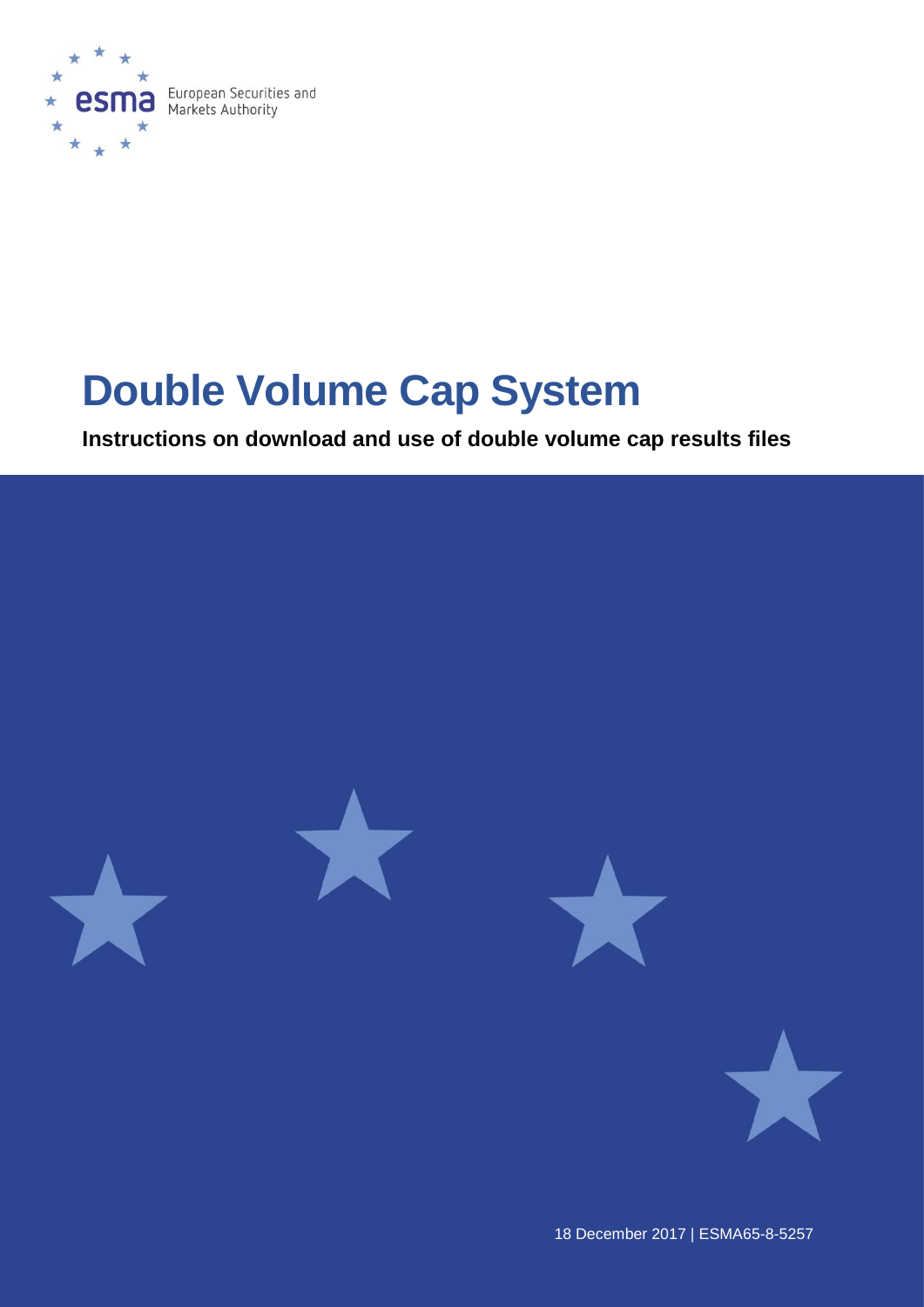

## **Document control:**

| <b>Version</b> | Date '     | <b>Author</b> | <b>Comments</b> |
|----------------|------------|---------------|-----------------|
|                | 18/12/2017 | <b>ESMA</b>   |                 |

## **Reference documents:**

| <b>Ref</b>                              | <b>Title</b>                                                                                                                                                                                                                                                                                                                                                                                   | <b>Version</b> | <b>Author</b>                           | <b>Date</b> |
|-----------------------------------------|------------------------------------------------------------------------------------------------------------------------------------------------------------------------------------------------------------------------------------------------------------------------------------------------------------------------------------------------------------------------------------------------|----------------|-----------------------------------------|-------------|
| RTS3                                    | <b>COMMISSION DELEGATED</b><br>REGULATION (EU) 2017/577 of 13 June<br>2016 supplementing Regulation (EU) No<br>600/2014 of the European Parliament and<br>of the Council on markets in financial<br>instruments with regard to regulatory<br>technical standards on the volume cap<br>mechanism and the provision of<br>information for the purposes of<br>transparency and other calculations |                | European<br>Commission /<br><b>ESMA</b> | 31/03/2017  |
| <b>Reporting</b><br><b>Instructions</b> | Double Volume Cap System - Reporting<br>Instructions                                                                                                                                                                                                                                                                                                                                           | 1.1            | <b>ESMA</b>                             | 15/06/2017  |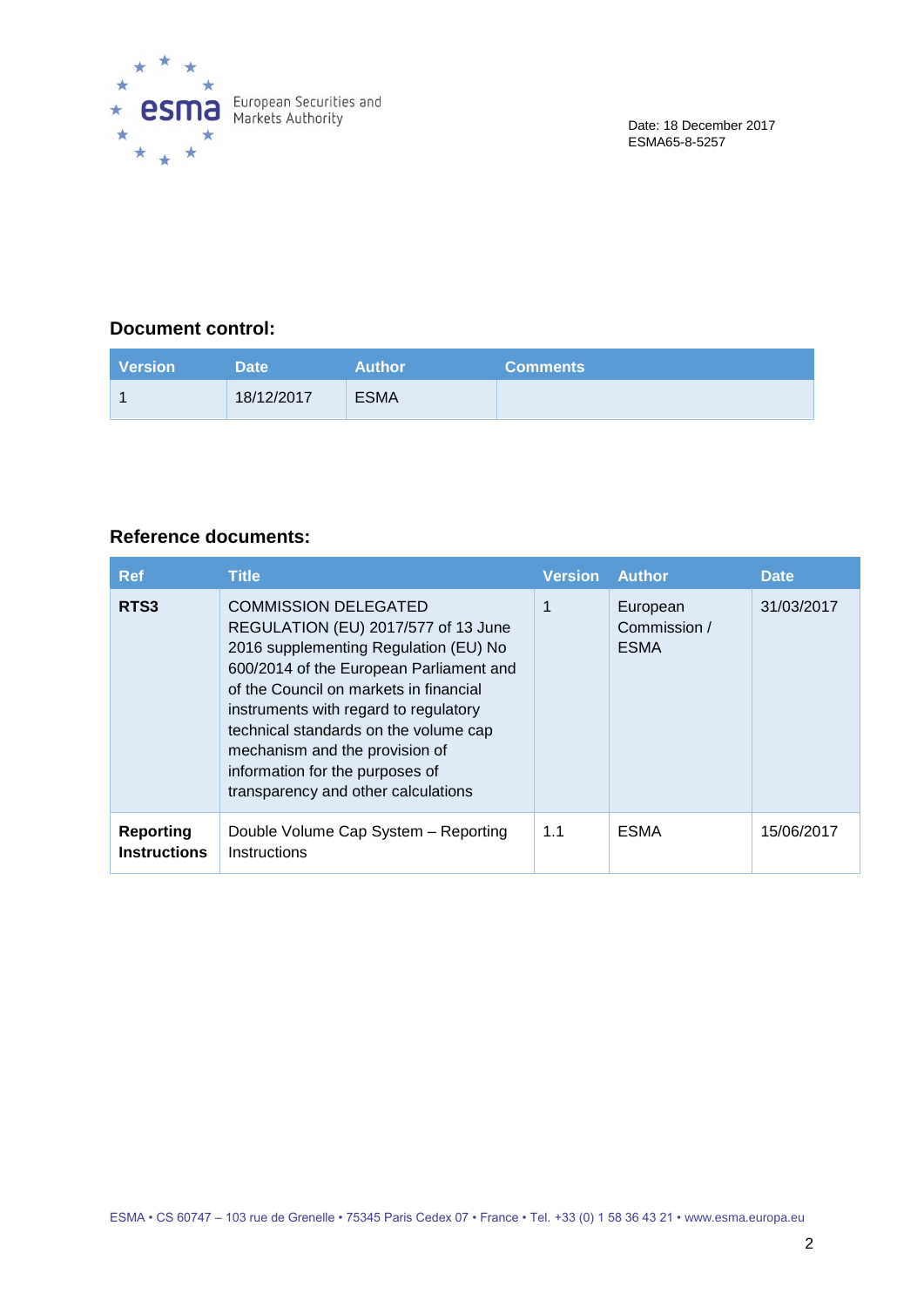

## **Table of Contents**

| $\mathbf{1}$   |     |                                                                                           |  |
|----------------|-----|-------------------------------------------------------------------------------------------|--|
|                | 1.1 |                                                                                           |  |
|                | 1.2 |                                                                                           |  |
|                | 1.3 |                                                                                           |  |
| $\overline{2}$ |     | Description of the double volume cap calculation results files generated by the system  5 |  |
| 3              |     | Use of the double volume cap calculation results files generated by the system            |  |
| 4              |     | Instructions to download double volume cap results files from ESMA website  6             |  |
|                | 4.1 |                                                                                           |  |
|                | 4.2 |                                                                                           |  |
|                | 4.3 |                                                                                           |  |
|                | 4.4 |                                                                                           |  |
|                | 4.5 |                                                                                           |  |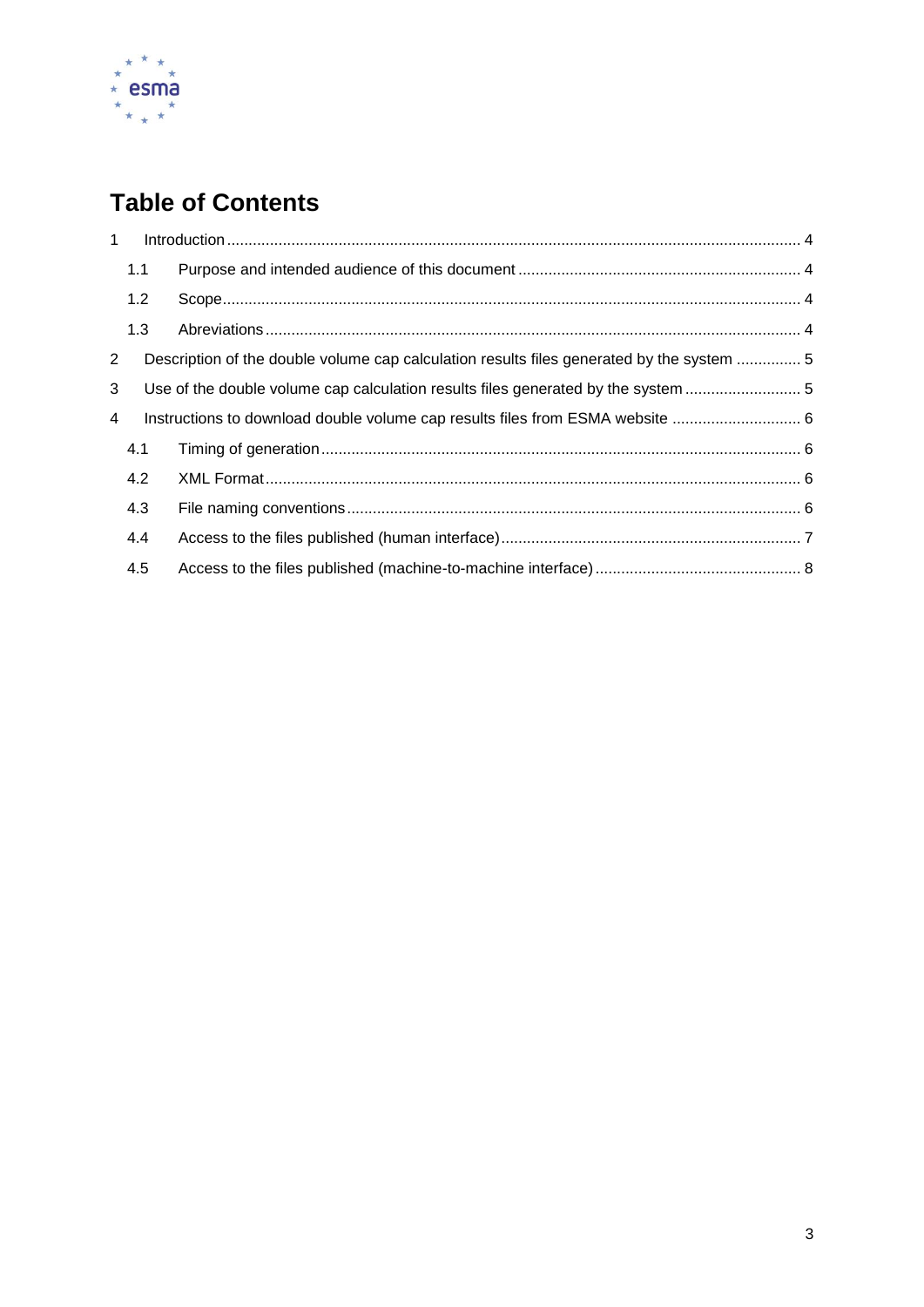

## <span id="page-3-0"></span>**1 Introduction**

### <span id="page-3-1"></span>**1.1 Purpose and intended audience of this document**

- 1. The purpose of this document is to provide details on the files containing double volume cap calculation results that ESMA will be publishing, how to access them, and how to use them.
- 2. The intended audience are the EU market participants and National Competent Authorities that need to make use of the results of double volume cap calculations for the purpose of MiFIR.

### <span id="page-3-2"></span>**1.2 Scope**

3. The scope of this document is the files published on ESMA website and containing double volume cap calculations results.

### <span id="page-3-3"></span>**1.3 Abreviations**

| <b>Acronym</b> | <b>Definition</b>                    |
|----------------|--------------------------------------|
| <b>RM</b>      | <b>Regulated Market</b>              |
| <b>MTF</b>     | <b>Multilateral Trading Facility</b> |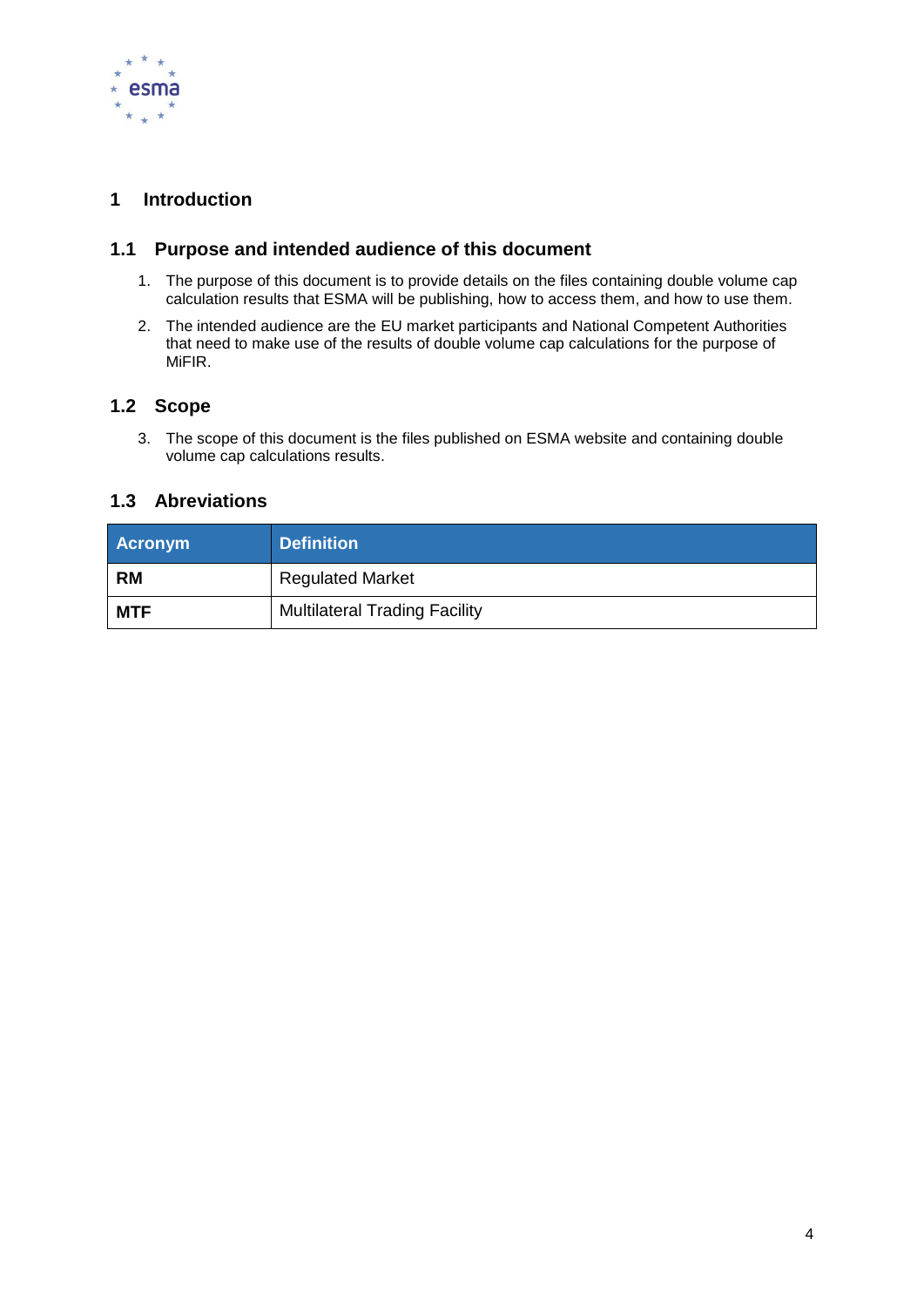

l

## <span id="page-4-0"></span>**2 Description of the double volume cap calculation results files generated by the system**

- 4. The system makes double volume cap calculation results available in the form of machinereadable file, on each day when at least one double volume cap calculation result needs to be published.
- 5. Files are generated potentially every day:
	- a. The main publications are expected on the fifth ESMA working day following the end of each month and on the fifth ESMA working day following the 15<sup>th</sup> day of each month;
	- b. On any other day, when applicable, publication of calculations for which data was received late, or updates to calculations already published.
- 6. Double volume cap calculation results files contain, for each ISIN:
	- a. The 12-month period to which the record relates<sup>1</sup>;
	- b. The total volume of trading across EU, and associated currency<sup>2</sup>;
	- c. The percentage of trading under waivers across EU<sup>3</sup>;
	- d. The percentage of trading under waivers broken down by trading venue<sup>4</sup>;
	- e. Disclaimer information, when applicable.
- 7. The file generated on a given day contains only results that need to be published on that day.

## <span id="page-4-1"></span>**3 Use of the double volume cap calculation results files generated by the system**

- 8. In order to have the full history of results, download all files, and register their content in ascending date order.
- 9. In case of corrections, calculation results for the same (ISIN, 12-month period) may be published several times. For a given (ISIN, 12-month period), the result published in the latest file supersede results previously published for the same (ISIN, 12-month period).

<sup>1</sup> BizData/Pyld/Document/FinInstrmRptgTradgVolCapRsltRpt/VolCapRslt/RptgPrd/FrDtToDt

<sup>2</sup> BizData/Pyld/Document/FinInstrmRptgTradgVolCapRsltRpt/VolCapRslt/TtlTradgVol

<sup>3</sup> BizData/Pyld/Document/FinInstrmRptgTradgVolCapRsltRpt/VolCapRslt/TradgUdrWvrPctg

<sup>4</sup> BizData/Pyld/Document/FinInstrmRptgTradgVolCapRsltRpt/VolCapRslt/TradgUdrWvrBrkdwn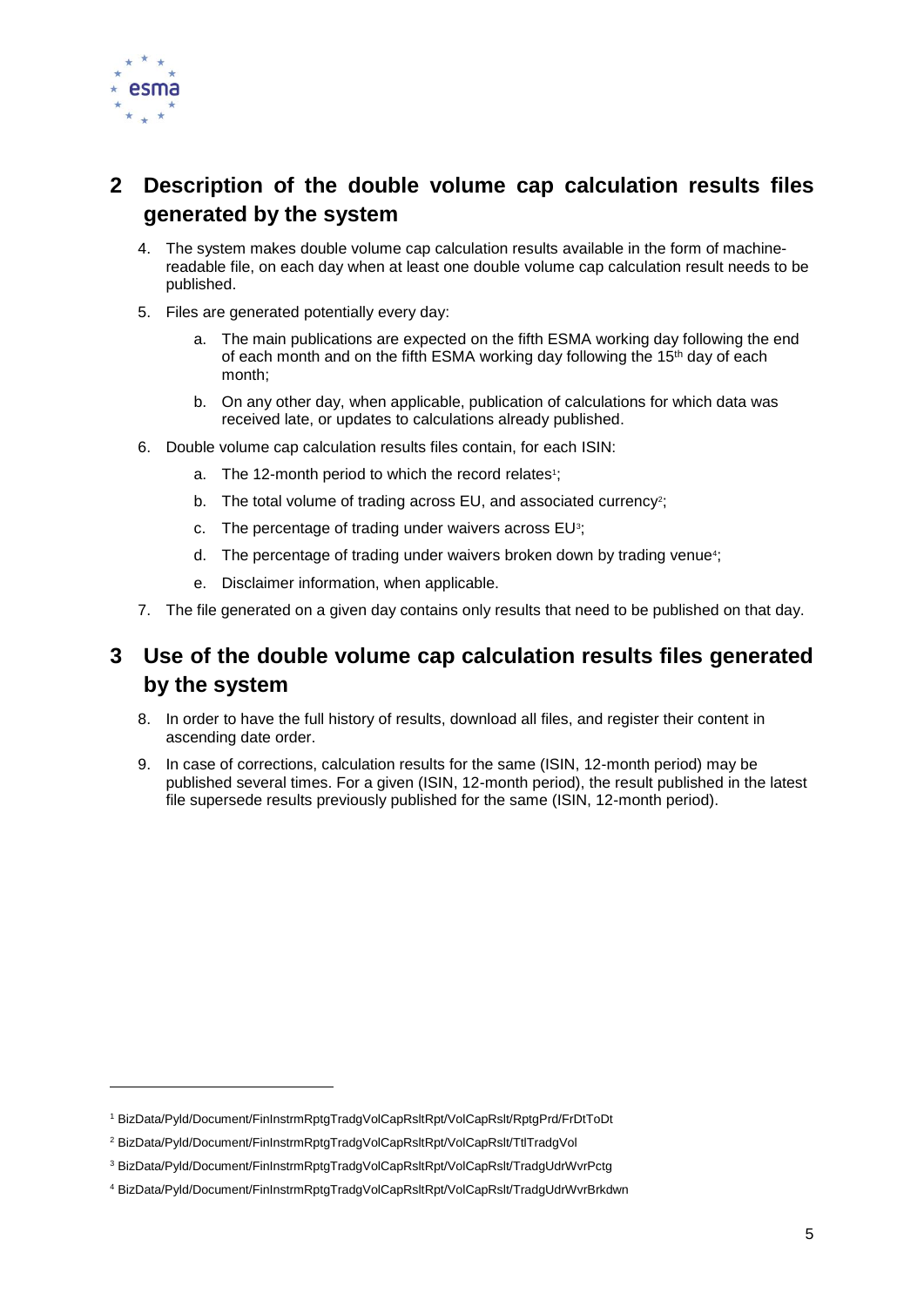

## <span id="page-5-0"></span>**4 Instructions to download double volume cap results files from ESMA website**

## <span id="page-5-1"></span>**4.1 Timing of generation**

10. The files published by ESMA on its website are generated at the end of the day on a daily basis, except when no calculation results need to be published.

## <span id="page-5-2"></span>**4.2 XML Format**

- 11. The calculation results files produced by the double volume cap system are structured as follows:
	- a. Encapsulation of a Business Application Header (BAH), and a Payload as per XML Schema head.003.001.01.xsd
	- b. The Business Application Header is generated as per XML Schema head.001.001.01\_ESMAUG\_1.0.0.xsd
	- c. The payload is generated as per XML Schema DRAFT1auth.053.001.01\_ESMAUG\_DVCRES\_1.0.0.xsd
- 12. Link to XML Schema: [https://www.esma.europa.eu/sites/default/files/library/2016](https://www.esma.europa.eu/sites/default/files/library/2016-_annex_1_double_volume_cap_xml_schema.zip) annex 1 double volume cap xml schema.zip

### <span id="page-5-3"></span>**4.3 File naming conventions**

13. The files follow the following naming convention:

DVCRES\_<Date>.zip

Where:

<Date> =YYYYMMDD

Examples:

DVCRES\_20170907.zip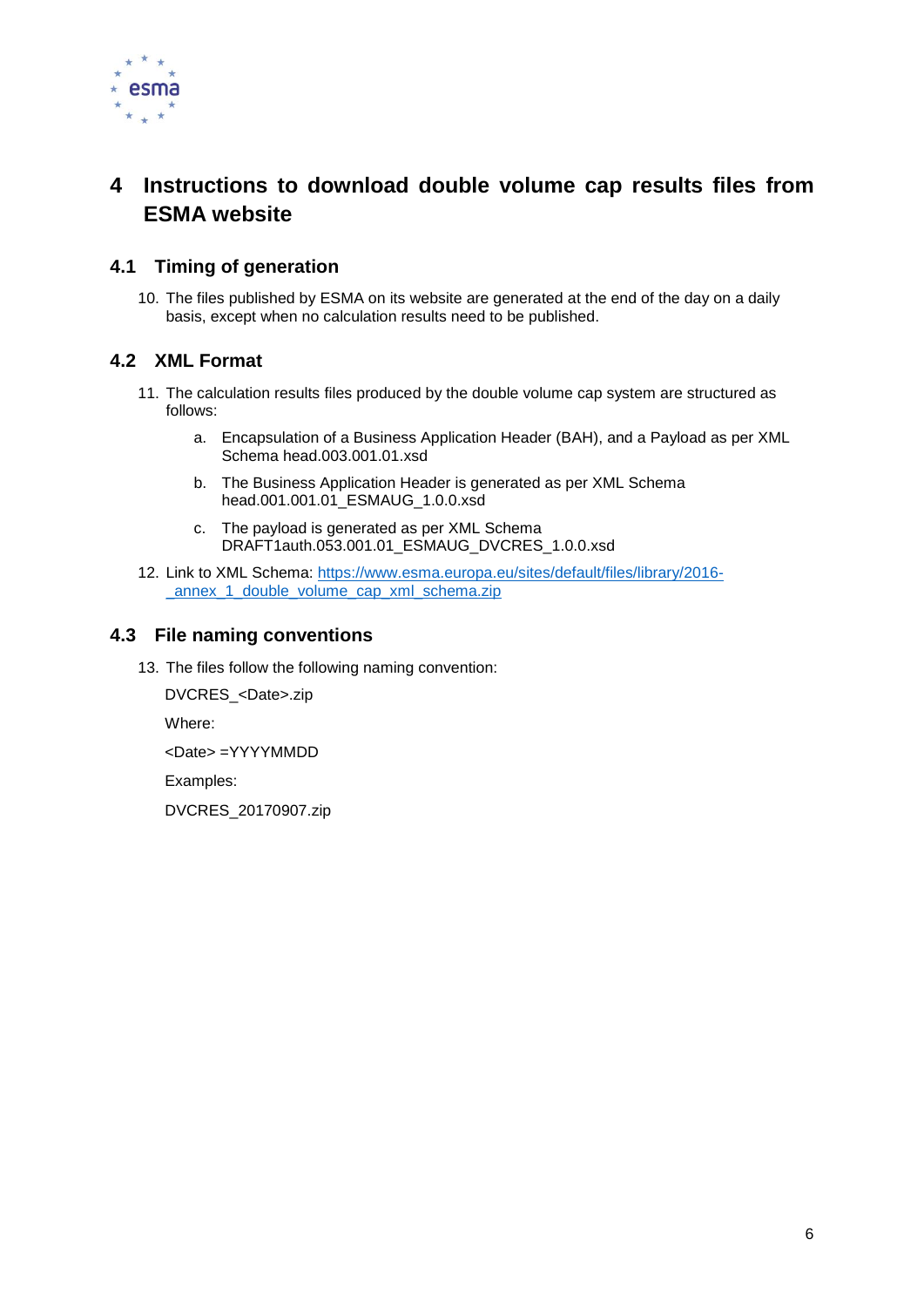

## <span id="page-6-0"></span>**4.4 Access to the files published (human interface)**

14. Go to<https://registers.esma.europa.eu/publication/> select register "Double Volume Cap" and click on "Double Volume Cap Published Files"; or go directly to

[https://registers.esma.europa.eu/publication/searchRegister?core=esma\\_registers\\_dvcap\\_file](https://registers.esma.europa.eu/publication/searchRegister?core=esma_registers_dvcap_files) [s](https://registers.esma.europa.eu/publication/searchRegister?core=esma_registers_dvcap_files)

| <b>合</b> Homepage > Double Volume Cap Public Files |
|----------------------------------------------------|
|                                                    |
| Double Volume Cap Public Files                     |
|                                                    |
|                                                    |
|                                                    |
|                                                    |
|                                                    |
|                                                    |
|                                                    |
|                                                    |
|                                                    |
|                                                    |
|                                                    |
|                                                    |
|                                                    |
|                                                    |
|                                                    |
|                                                    |
|                                                    |
|                                                    |
|                                                    |
|                                                    |
|                                                    |
|                                                    |
|                                                    |
|                                                    |

15. Use the Publication Date filter on the left hand side and click on "Filter list" to list all files published within the specified period.

| <b>合</b> Homepage > Double Volume Cap Public Files          |                                        |                      |  |
|-------------------------------------------------------------|----------------------------------------|----------------------|--|
| <b>Basic information - Register</b>                         | Double Volume Cap Public Files         |                      |  |
| Selected Register:<br><b>Double Volume Cap Public Files</b> | Items: $1-1/1$                         |                      |  |
| Q Refine search                                             | Published File<br>$\blacktriangledown$ | <b>Creation Date</b> |  |
| Keyword search:                                             | DVCRES_20170907.zip                    | 2017-09-08T00:00:10Z |  |
|                                                             | $\left( -\right)$ (1)                  |                      |  |
| Published File<br>$\times$                                  |                                        |                      |  |
| <b>Creation Date</b><br>$\times$                            |                                        |                      |  |
| 鼺<br>圖 08/09/2017<br>02/09/2017                             |                                        |                      |  |
| Select criteria to add:<br>- Select -<br>$\checkmark$       |                                        |                      |  |
| Clear<br>Filter List                                        |                                        |                      |  |
| <b>Display data</b>                                         |                                        |                      |  |
| Show table columns                                          |                                        |                      |  |

16. Click on the Download Link for any of the files returned, in order to download the corresponding file.